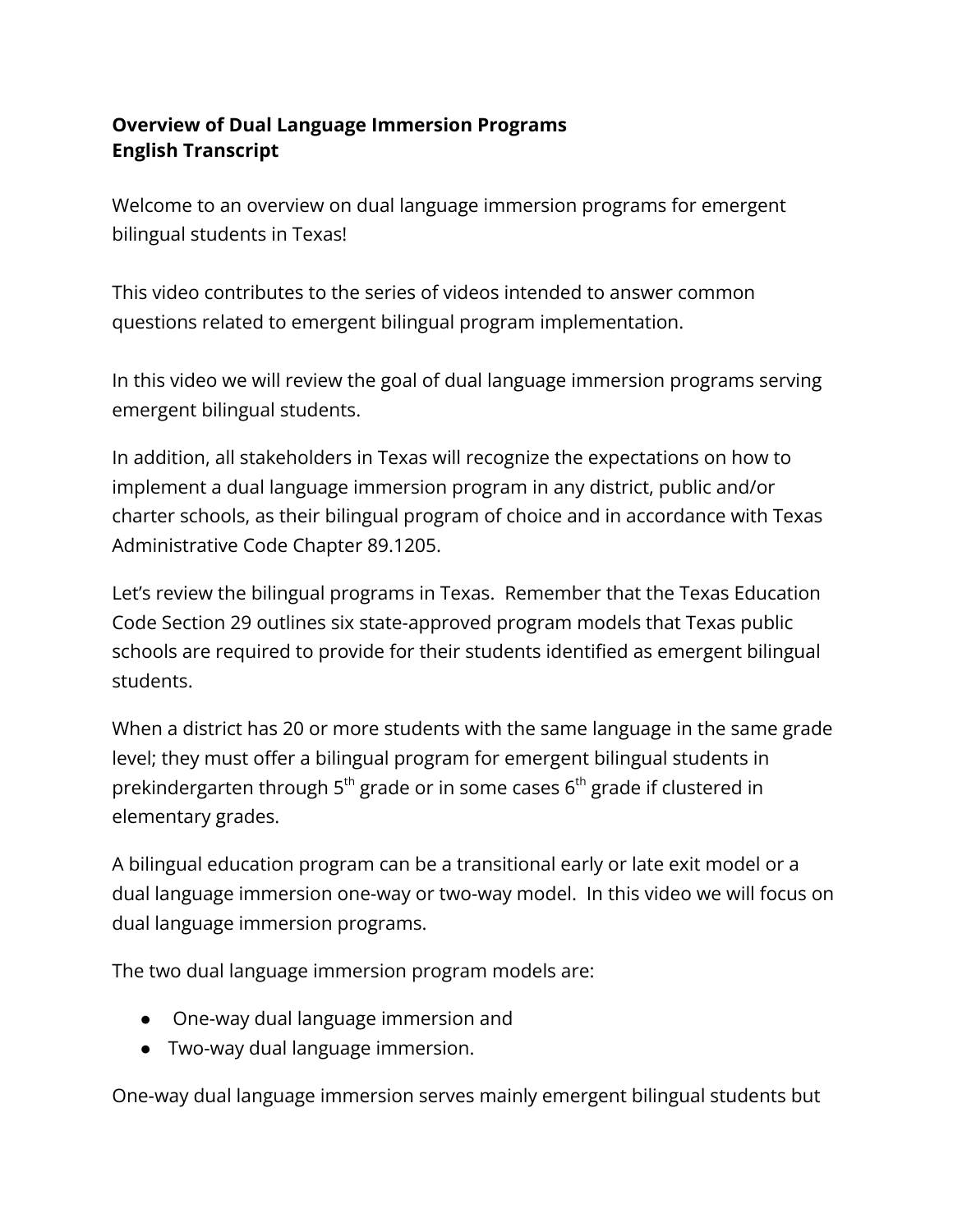may include participation of former emergent bilingual students who are continuing program participation after reclassification as English proficient.

Two-way dual language immersion includes emergent bilingual students as well as participation of English proficient students learning the program's partner language.

The goals of Dual language immersion (DLI) programs are to develop bilingualism, biliteracy, and biculturalism while building high awareness of socio-cultural competence.

Dual language immersion education is the only additive bilingual education program that allows emergent bilingual students to attain foundational skills in their primary language as they acquire English; therefore, students are developing two languages through content and at high academic levels.

The intentional design of both programs aims to address the affective, linguistic, and cognitive needs of emergent bilingual students by providing early literacy skills in primary language with intentional cross-linguistic connections through all content areas that aid in the transfer of cognitive skills to English literacy. Therefore, developing bilingualism and biliteracy in partner language and English.

Dual language immersion participants learn to strategically navigate between both language systems to continue developing academic language such as listening, speaking, reading, and writing through all content areas at a high proficiency level.

Instruction is validating the funds of knowledge the families contribute and hence enriching their cultural and linguistic educational experiences.

There are various dual language immersion models such as 90/10, 80/20, 70/30 and 50/50 which denotes the percentage of primary language students will receive in the early grades and how much English will be introduced with the intention of increasing every year to eventually reach 50/50 in both languages.

Based on the goals of dual language immersion programs, districts may choose to extend the program into secondary grade levels to continue the biliteracy trajectory of all participants, especially emergent bilingual students that will continue learning content in their primary language alongside English.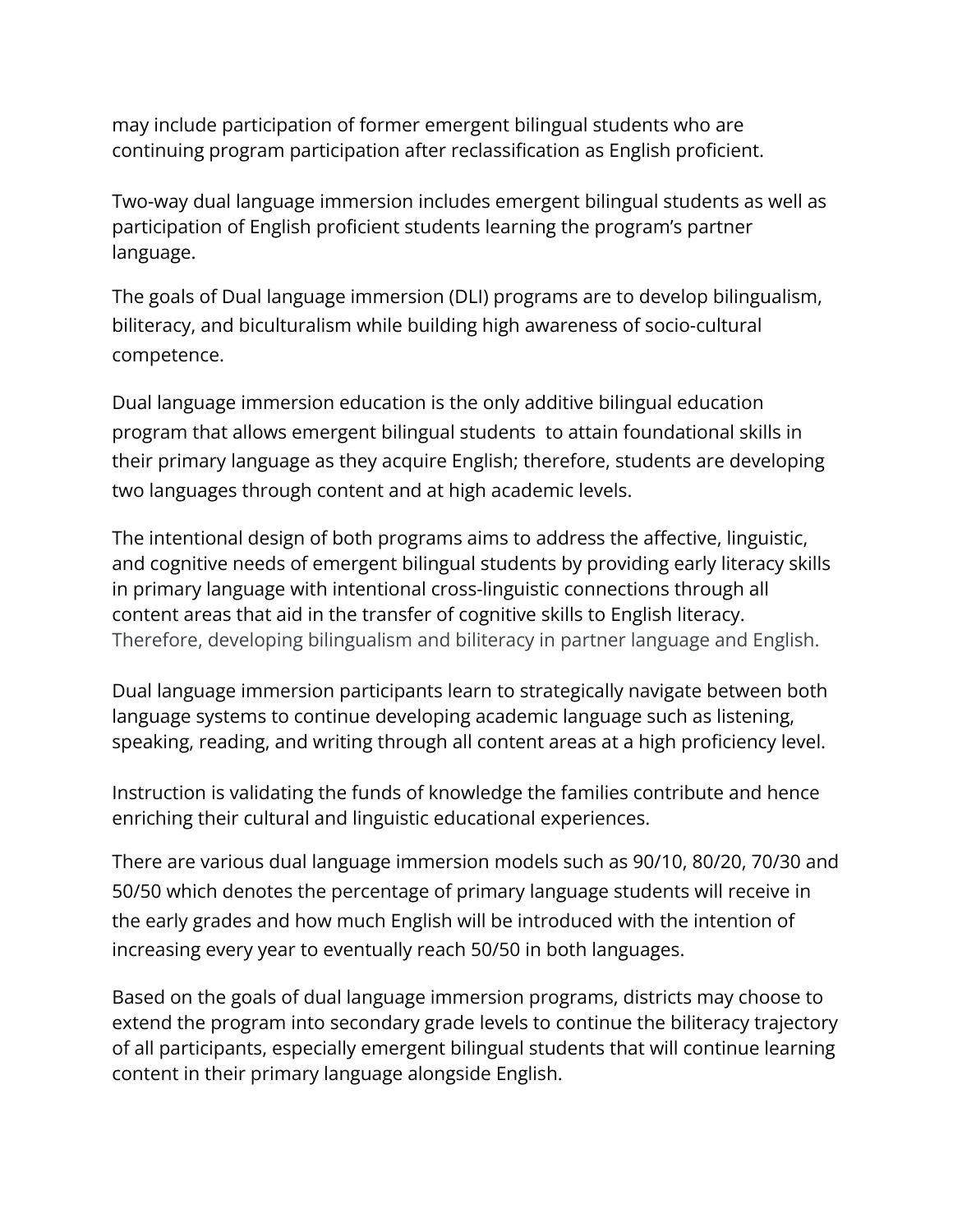Dual language immersion programs at the secondary level will also increase access to college credit course work as early as middle school.

For example, Dual language immersion students can earn their Spanish LOTE High school credit as early as after  $5<sup>th</sup>$  grade, and college credit thereafter. As you can see, dual language immersion programs provide emergent bilingual students an equitable opportunity to amplify their cultural and linguistic strengths by preserving their language and identity as they excel academically in their primary language and English.

Dual language immersion programs leverage the student's primary language to develop strong literacy skills through all content areas while adding the acquisition of English without sacrificing their identity, language, and culture.

These programs are additive bilingual programs because they value and leverage the students' primary language while acquiring English and adding to the linguistic and cognitive abilities of emergent bilingual students.

Dual language immersion participants receive instruction in both languages through content areas with intentional, authentic, and higher order thinking practices that promote language content development.

Dual language immersion programs may begin with a higher level of primary language instructional minutes, but these minutes never fall below 50% of instructional time through the duration of the program to keep both languages at high academic levels of proficiency.

Dual language immersion strengthens the cognitive abilities, foster self-identity, and increase self-esteem.

- · Students become bilingual and biliterate in partner language and English ,
- Attain high academic achievement in both languages in all content areas,

· Build a strong understanding and validation of their own culture as well as other cultures in appreciation of global diversity.

· Always adding to the students' educational experience by maintaining primary